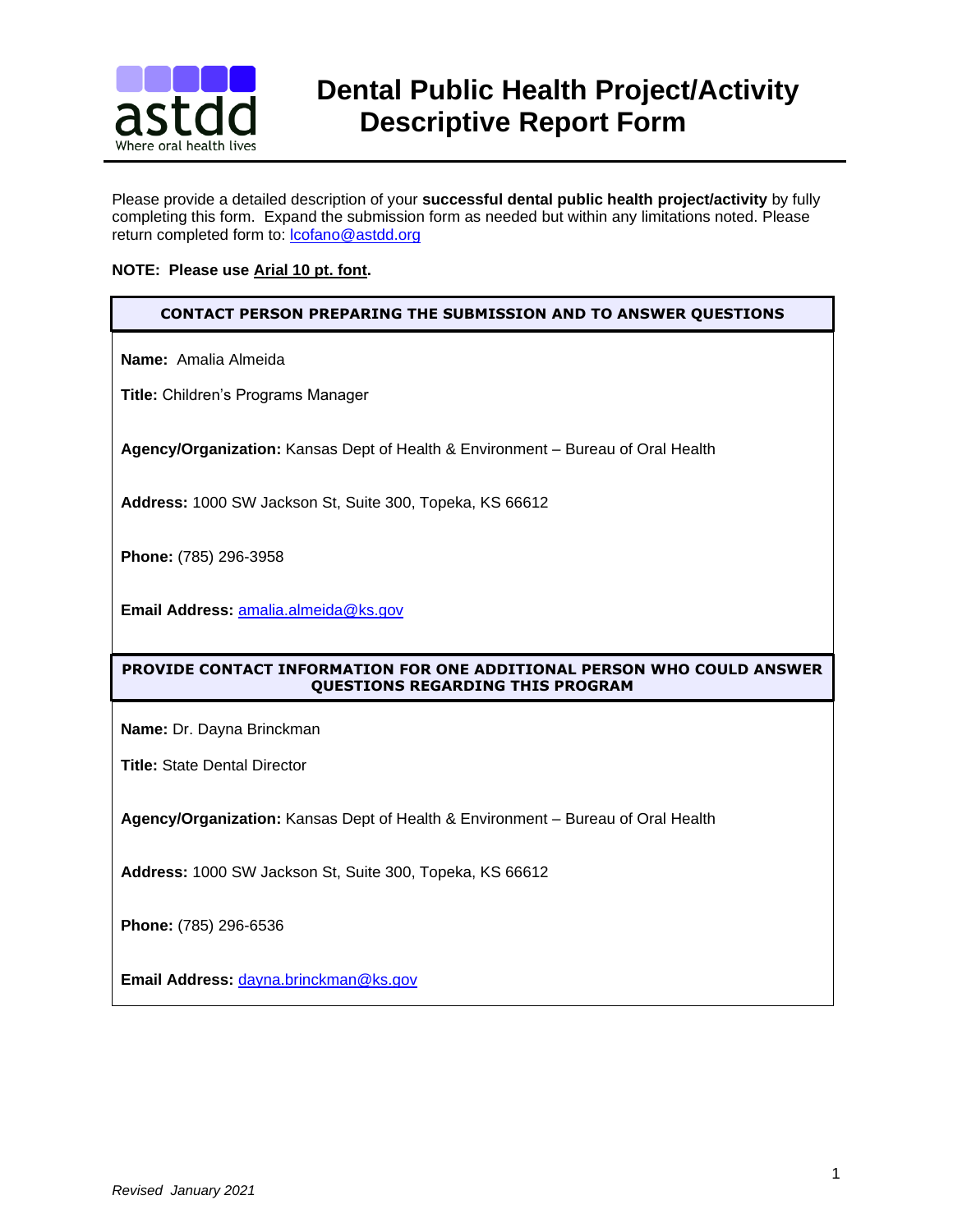| <b>SECTION I: ACTIVITY OVERVIEW</b>                                                                                                                                                                                                                                                  |                          |                                                                                                                                                                                                                                                                                                                                                      |  |
|--------------------------------------------------------------------------------------------------------------------------------------------------------------------------------------------------------------------------------------------------------------------------------------|--------------------------|------------------------------------------------------------------------------------------------------------------------------------------------------------------------------------------------------------------------------------------------------------------------------------------------------------------------------------------------------|--|
| Title of the dental public health activity:                                                                                                                                                                                                                                          |                          |                                                                                                                                                                                                                                                                                                                                                      |  |
|                                                                                                                                                                                                                                                                                      |                          | <b>Kansas School Oral Health Programs</b>                                                                                                                                                                                                                                                                                                            |  |
| Public Health Functions* and the 10 Essential Public Health Services to Promote Oral Health:<br>Check one or more categories related to the activity.                                                                                                                                |                          |                                                                                                                                                                                                                                                                                                                                                      |  |
|                                                                                                                                                                                                                                                                                      | "X"<br><b>Assessment</b> |                                                                                                                                                                                                                                                                                                                                                      |  |
|                                                                                                                                                                                                                                                                                      | X                        | 1. Assess oral health status and implement an oral health surveillance system.                                                                                                                                                                                                                                                                       |  |
|                                                                                                                                                                                                                                                                                      |                          | 2. Analyze determinants of oral health and respond to health hazards in the<br>community                                                                                                                                                                                                                                                             |  |
|                                                                                                                                                                                                                                                                                      |                          | 3. Assess public perceptions about oral health issues and educate/empower them to<br>achieve and maintain optimal oral health                                                                                                                                                                                                                        |  |
|                                                                                                                                                                                                                                                                                      |                          | <b>Policy Development</b>                                                                                                                                                                                                                                                                                                                            |  |
|                                                                                                                                                                                                                                                                                      | X                        | 4. Mobilize community partners to leverage resources and advocate for/act on oral<br>health issues                                                                                                                                                                                                                                                   |  |
|                                                                                                                                                                                                                                                                                      |                          | 5. Develop and implement policies and systematic plans that support state and<br>community oral health efforts                                                                                                                                                                                                                                       |  |
|                                                                                                                                                                                                                                                                                      |                          | <b>Assurance</b>                                                                                                                                                                                                                                                                                                                                     |  |
|                                                                                                                                                                                                                                                                                      |                          | 6. Review, educate about and enforce laws and regulations that promote oral health<br>and ensure safe oral health practices                                                                                                                                                                                                                          |  |
|                                                                                                                                                                                                                                                                                      | X                        | 7. Reduce barriers to care and assure utilization of personal and population-based<br>oral health services                                                                                                                                                                                                                                           |  |
|                                                                                                                                                                                                                                                                                      |                          | 8. Assure an adequate and competent public and private oral health workforce                                                                                                                                                                                                                                                                         |  |
|                                                                                                                                                                                                                                                                                      | X                        | 9. Evaluate effectiveness, accessibility and quality of personal and population-based<br>oral health promotion activities and oral health services                                                                                                                                                                                                   |  |
|                                                                                                                                                                                                                                                                                      |                          | 10. Conduct and review research for new insights and innovative solutions to oral<br>health problems                                                                                                                                                                                                                                                 |  |
|                                                                                                                                                                                                                                                                                      |                          | *ASTDD Guidelines for State and Territorial Oral Health Programs that includes 10<br><b>Essential Public Health Services to Promote Oral Health</b>                                                                                                                                                                                                  |  |
|                                                                                                                                                                                                                                                                                      |                          | Healthy People 2030 Objectives: Please list HP 2030 objectives related to the activity described in                                                                                                                                                                                                                                                  |  |
| well.                                                                                                                                                                                                                                                                                |                          | this submission. If there are any state-level objectives the activity addresses please include those as                                                                                                                                                                                                                                              |  |
|                                                                                                                                                                                                                                                                                      |                          | OH-01: Reduce the proportion of children and adolescents with lifetime tooth decay.                                                                                                                                                                                                                                                                  |  |
|                                                                                                                                                                                                                                                                                      |                          | OH-02: Reduce the proportion of children and adolescents with active and untreated tooth decay.<br>OH-03: Reduce consumption of added sugars by people aged 2 years and over.                                                                                                                                                                        |  |
|                                                                                                                                                                                                                                                                                      |                          | OH-09: Increase the proportion of low-income youth who have a preventative dental visit.                                                                                                                                                                                                                                                             |  |
| OH-10: Increase the proportion of children and adolescents who have dental sealants on 1 or more<br>molars.                                                                                                                                                                          |                          |                                                                                                                                                                                                                                                                                                                                                      |  |
|                                                                                                                                                                                                                                                                                      |                          |                                                                                                                                                                                                                                                                                                                                                      |  |
|                                                                                                                                                                                                                                                                                      |                          | Provide 3-5 Key Words (e.g. fluoride, sealants, access to care, coalitions, policy, Medicaid, etc.)<br>These will assist those looking for information on this topic:<br>Access to Care: Children's Services, Access to Care: School-Based Oral Health, Prevention: Children<br>Oral Health, Prevention: Sealant, dental screening, oral health data |  |
|                                                                                                                                                                                                                                                                                      |                          | <b>Executive Summary: Complete after Section II: Detailed Activity Description. Please limit to 300</b>                                                                                                                                                                                                                                              |  |
| words in one or two paragraphs.<br>Provide a brief description of the dental public health activity. Include information on: (1) what is being<br>done; (2) who is doing it and why; (3) associated costs; (4) outcomes achieved (5) lessons learned, both<br>positive and negative. |                          |                                                                                                                                                                                                                                                                                                                                                      |  |
|                                                                                                                                                                                                                                                                                      |                          |                                                                                                                                                                                                                                                                                                                                                      |  |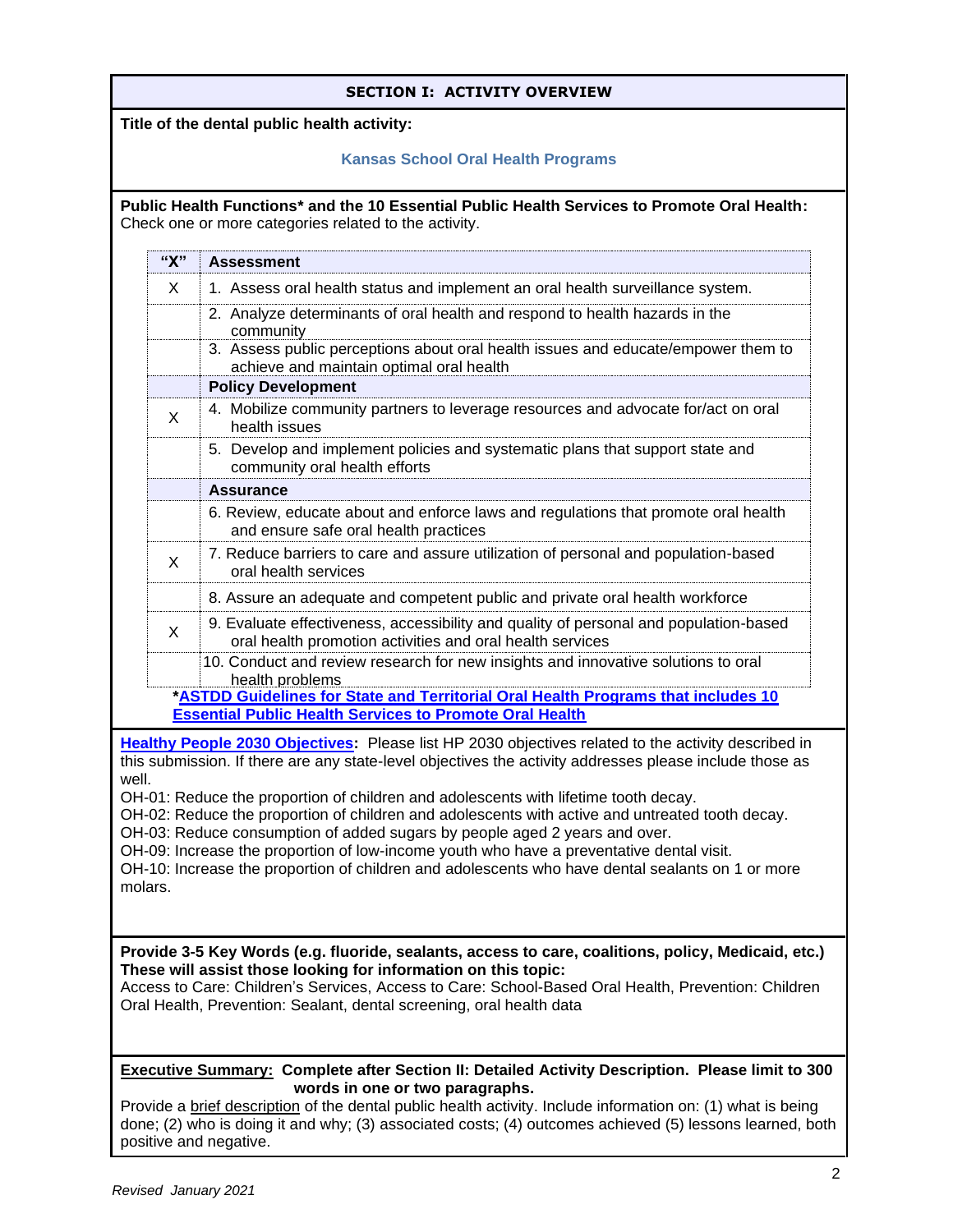Kansas has two school oral health programs, the Kansas School Screening program and the Kansas School Sealant program, that are administered by the Bureau of Oral Health (BOH) within the Dept of Health & Environment.

Kansas has a state mandate that requires each school-aged child to have an annual "dental inspection". Even though this state mandate has been in effect since 1915, it has been largely overlooked by schools and administrators, rarely enforced and as of today, still remains unfunded. In 2008, through a state foundation grant, a standardized screening protocol and online data collection application was created which is still in use today. This protocol mimics the Basic Screening Survey principles and uses volunteer dental professional screeners to collect and input the screening data on an annual basis. The Screening Program provides the Bureau with school, county and statewide data on children Pre-K – 12. A searchable database of the oral health data is publicly available on the BOH website.

The Kansas School Sealant Program (KSSP) contracts with local safety net clinics, private dentists, community based dental hygienists and community health centers to provide sealants and other preventative oral health services (cleanings and fluoride varnish) to underserved children in a schoolbased setting. KSSP targets schools with high numbers of children on Medicaid and the Free and Reduced Lunch Program, as well as those schools whose school screening data indicates a high percentage of unmet dental needs. All providers participating in the KSSP do oral health screenings for all students in the participating schools and the screening data serves as a baseline to establish the oral health status of the students prior to the start of the KSSP.

## **SECTION II: DETAILED ACTIVITY DESCRIPTION**

Provide detailed narrative about the dental public health activity using the headings provided and answering the questions. Include specifics to help readers understand what you are doing and how it's being done. References and links to information may be included.

#### \*\*Complete using **Arial 10 pt**.

#### **Rationale and History of the Activity:**

1. What were the key issues that led to the initiation of this activity?

Kansas has a law that requires each child to have an annual "dental inspection". This is an unfunded mandate and has largely been ignored by schools and administrators. In 2007 the Bureau of Oral (BOH) received a state foundation grant to assist schools with complying with this law. This program allows the BOH to quantify the burden of oral disease on Pre K-12 children in the state and inform parents about the oral health of their child. The program has expanded every year since its inception with 55, 532 children screened during the 2008-2009 school year to 160, 831 screened during the 2018-2019 school year prior to the onset of the COVID-19 pandemic.

The Kansas School Sealant Program began in 2010 when BOH received a federal grant that allowed BOH to contract with local dental providers to provide preventative oral health services to primarily highrisk children. The local dental providers use tools from the Kansas School Screening Program to conduct oral health screenings in schools before they provide services in those schools, which establishes a baseline measurement of the oral health of children in that particular school prior to providing services. This makes it possible for BOH and providers to measure the impact of the Kansas School Sealant Program on the oral health of Pre K-12 children in the state.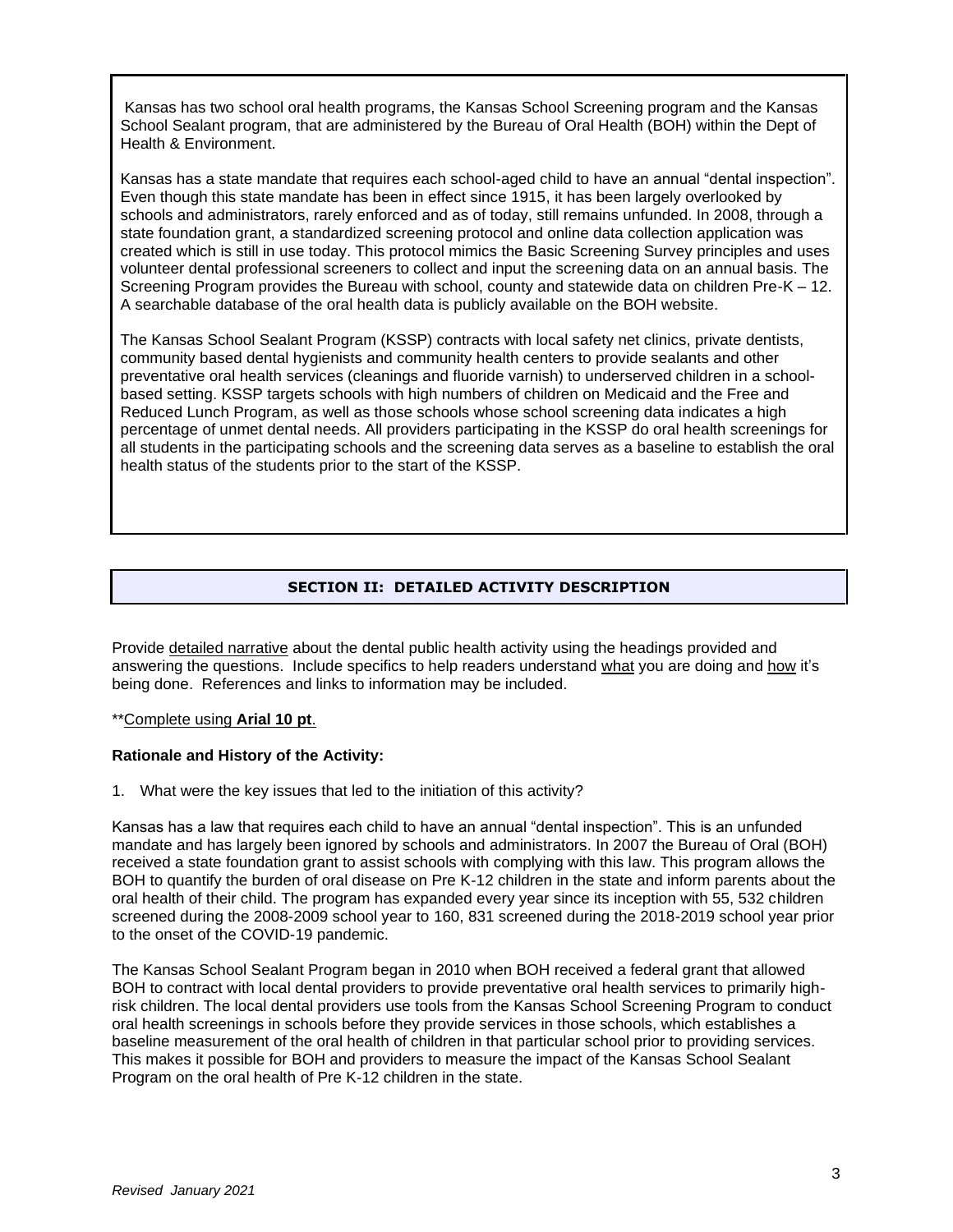2. What rationale/evidence (may be anecdotal) did you use to support the implementation of this activity?

Kansas performs a Basic Screening Survey at least every three years to evaluate the oral health of Kansas children. The most recent BSS, completed in 2020, found that 54% of third graders had experienced dental decay and 2 in 10 third graders at the time of the survey had untreated dental decay. It was also found that 36% of Kansas third graders have a sealant on at least one of their molars but this still falls short of the national average of 42%.

Kansas is in the process of both a Kindergarten and third grade BSS for school year 2021-2022. Anticipated completion is summer of 2022.

School-based sealant programs have been shown to reduce dental decay for children, particularly for low-income and/or uninsured children. That is because these programs target children from low-income families, as these children are likely to have financial barriers to dental care and/or be enrolled in the Medicaid program. School-based sealant programs are evidence-based strategies proven to reduce caries in high-risk children and they are recommended by the Centers for Disease Control as a public health best practice.

3. What month and year did the activity begin and what milestones have occurred along the way? (May include a timeline.)

In August of 2008, the Kansas School Screening Program was created to provide a standardized screening protocol and an online data collection application. During the first school year over 55,000 children across the state were screened. During the school year prior to the COVID-19 pandemic over 160,000 children were screened.

In July 2010, the Kansas School Sealant Program was launched. During its inception year, over 6000 sealants were placed on children in 114 participating schools. Since then the program has expanded to include dental cleanings and fluoride varnish applications. During the 2018-2019 school year, 22,803 teeth were sealed, 12,139 fluoride varnish applications were completed in 313 participating schools. Kansas School Sealant Program data is collected via CDC SEALS and input by participating schoolbased sealant programs across the state. Pre-COVID-19, participating SEALS programs went into schools annually throughout the school year. During COVID-19 school-based programs were not allowed into schools and CDC SEALS data reported reflects the disruption in services.

Both of these school-based programs have been heavily impacted during the last two school years due to COVID-19 and the many limitations the pandemic placed on school districts throughout our state and nationally. During the 2021-2022 school year many programs continued to struggle to return to schools to provide direct oral health services as was the case pre-pandemic.

The sections below follow a logic model format. For more information on logic models go to: [W.K.](http://www.exinfm.com/training/pdfiles/logicModel.pdf)  [Kellogg Foundation: Logic Model Development Guide](http://www.exinfm.com/training/pdfiles/logicModel.pdf)

| <b>INPUTS</b><br>1טי | VITIES<br>PR∟<br>-IVI<br>A<br>JGRAM | 0.170170<br>OU<br>טשי∵ | TCOMES<br>ΟU<br>◡◡⋯∟◡ |
|----------------------|-------------------------------------|------------------------|-----------------------|

1. What resources were needed to carry out the activity? (e.g., staffing, volunteers, funding, partnerships, collaborations with various organizations, etc.)

The Kansas School Screening Program: Screeners are either volunteers or required to perform school screenings as part of their Kansas School Sealant Program contract. They are either dentists or dental hygienists. School nurses, administrators and other administrative personnel at schools also play a crucial role in the program as they are aware of the schedules of their children and must inform teachers, parents and students about an upcoming screening. In addition to volunteer dental professional screeners, other staff at BOH assist in answering supply and screening requests from school nurses and other individuals. This currently remains an unfunded program, although strides continue to be made to secure state funding.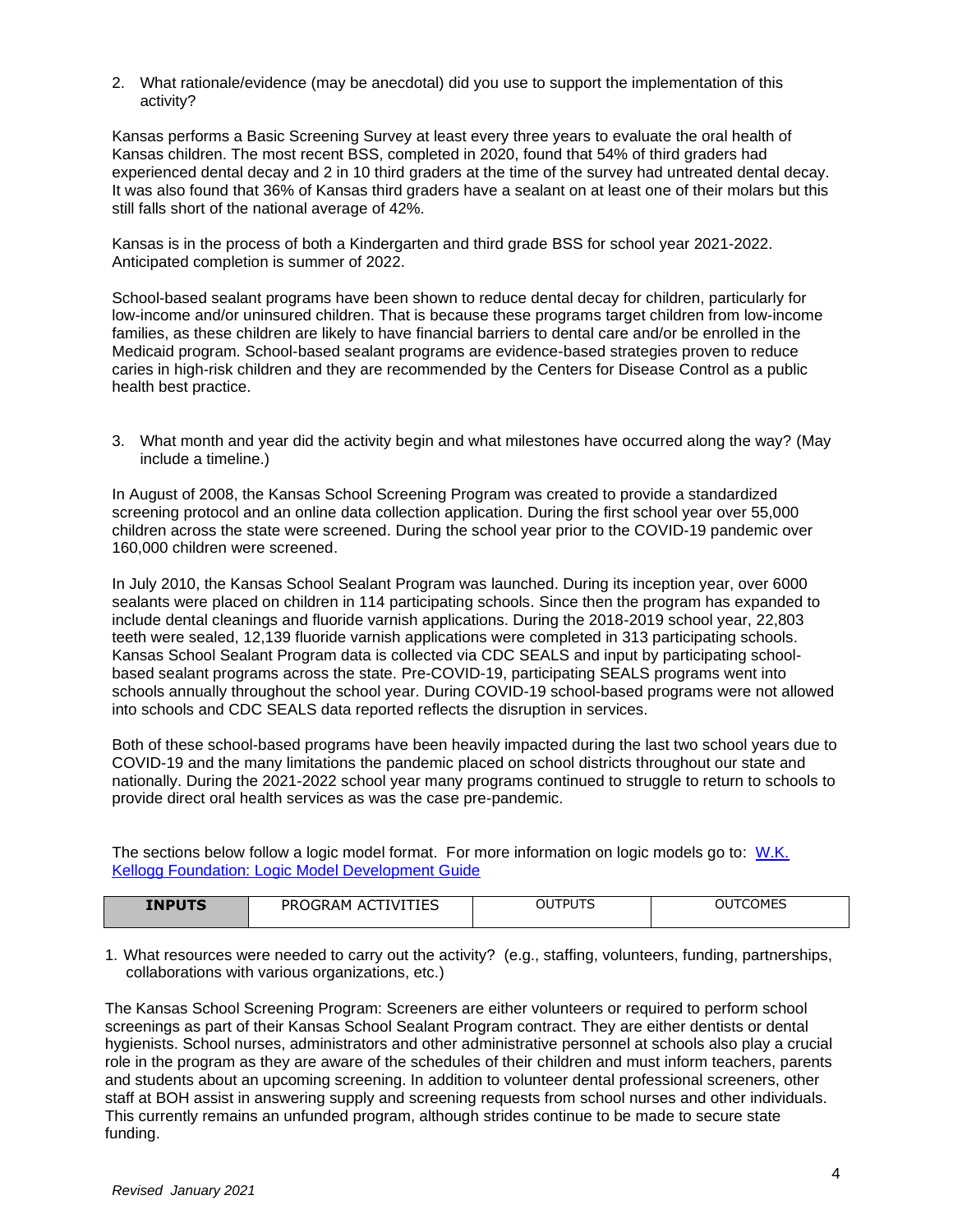The Kansas School Sealant Program: Funding for the KSSP has come from a variety of sources over the years. HRSA funding paid for the upfront cost of launching the program during the first three years but that funding has expired and currently grant funding from CDC are being used to maintain contracts with dental providers and to buy supplies for those providers. BOH has a Children's Programs Manager position that manages the KSSP. She maintains relationships with the contracted providers, who include community health centers, community based dental hygienists and private dental professionals. These providers establish relationships with school nurses and/or other school staff and a significant amount of time and effort can be required to gain access and cooperation from each school.

| <b>INPUTS</b> | <b>PROGRAM ACTIVITIES</b> | <b>TDI ITC</b><br>ОL | OUTCOMES |
|---------------|---------------------------|----------------------|----------|

2. Please provide a detailed description the key aspects of the activity, including the following aspects: administration, operations, and services.

The Kansas School Screening Program: BOH recruits screeners for the Screening Program by advertising the program at a variety of events and venues for dental professionals. BOH staff provide potential volunteers with information about the program and required trainings. BOH staff also provide technical assistance to screeners, school nurses/administrators and collaborates with their IT Dept at the Kansas Dept of Health & Environment to address database issues. At times BOH staff perform screenings if no volunteer screeners are available in specific service deserts across the state.

The Kansas School Sealant Program: This program contracts with local safety net clinics, private dentists and community health centers to provide sealants and other preventive oral health services (cleanings and fluoride varnish) to underserved children in high-risk schools. KSSP targets schools with high numbers of children on Medicaid and the Free and Reduced Lunch Program (FRL), as well as those schools whose school screening data indicates unmet dental needs. For the most part, in urban area schools with more than 50% of student son FRL are considered high-risk, while most schools in rural areas are considered high-risk because of the lack of dental providers in those areas. These schools also tend to have a high proportion of Medicaid -insured children and/or children on FRL. All providers participating in the KSSP do oral health screenings for students in the participating schools. Contracted providers then work with schools to schedule times for the providers to come to the school and provide oral health services (sealants, cleanings, fluoride varnish) to mostly high-risk children whose parents have given consent for them to be seen. As the providers see children, they fill out a standardized form that indicates what services that child has received. Both school nurses and parents are advised of services that were provided to each child.

| <b>INPUTS</b> | <b>ACTIVITIES</b><br>PROGRAM | <b>OUTPUTS</b> | <b>COMES</b><br>JU |
|---------------|------------------------------|----------------|--------------------|
|               |                              |                |                    |
|               |                              |                |                    |

3. What outputs or direct products resulted from program activities (e.g., number of clients served, number of services units delivered, products developed, accomplishments.)?

The Kansas School Screening Program: This program has expanded every year since its inception prior to the COVID-19 pandemic. In its first year, school year 2008-2009, the number of children screened was 55, 532, during the 2018-2019 school year the number of children screened was 160,831. As a result of the program, the screening database maintained by BOH is accessible by the public, who can pull reports about the oral health of individual schools, counties and the state at large. The program is still experiencing limitations related to COVID-19. For the 2021-2022 school year screening rates began to increase after a significant decrease due to the pandemic.

The Kansas School Sealant Program: This program also continues to grow every year since inception and prior to the onset of the COVID-19 pandemic. During its first year, 6,222 sealants were placed on children in 114 schools, during the school year prior to the pandemic (2018-2019), 22,803 sealants were placed on children in 313 schools. The program has also expanded to provide fluoride varnish applications and dental cleanings over the years.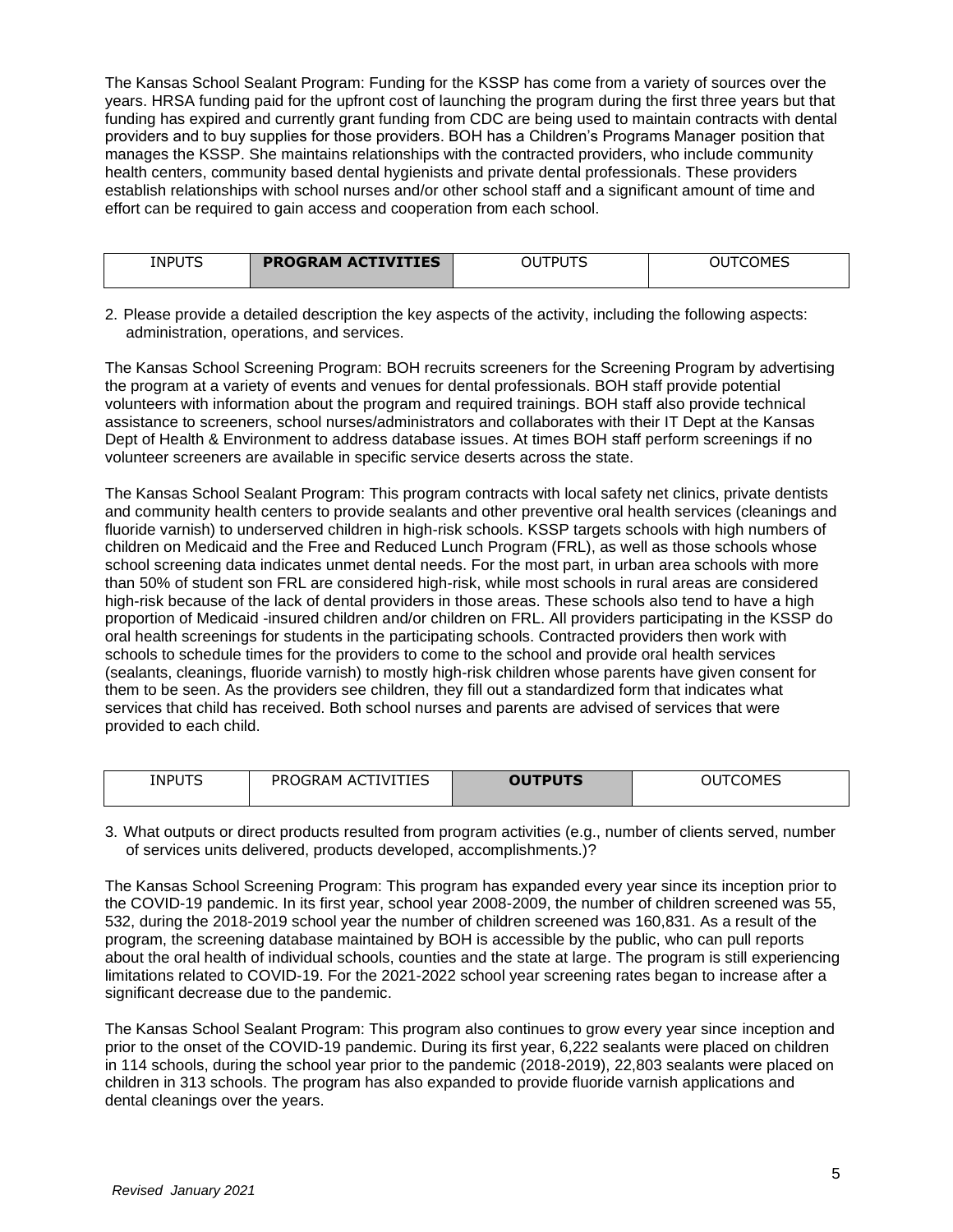| <b>OUTCOMES</b><br><b>ACTIVITIES</b><br><b>INPUTS</b><br>UTS<br>PROGRAM<br>וח־<br>JU |  |
|--------------------------------------------------------------------------------------|--|

- 4. What outcomes did the program achieve? (e.g., health statuses, knowledge, behavior, care delivery system, impact on target population, etc.) Please include the following aspects:
	- a. How outcomes are measured
	- b. How often they are/were measured
	- c. Data sources used
	- d. Whether intended to be short-term (attainable within 1-3 years), intermediate (achievable within 4-6 years), or long-term (impact achieved in 7-10 years)

The Kansas School Screening Program: This program's database allows for the collection of data annually that indicates consistent increase of children being screened, with the exception being during the last two years involving the COVID-19 pandemic. With more children being screened, there are also more referrals that screeners make for children with obvious dental problems and unmet dental needs. This program allows for a much larger body of data for the BOH and other entities to monitor and report on the oral health of children in Kansas.

The Kansas School Sealant Program: This program has contributed significantly to the prevention of dental decay in children statewide based on data comparison since its launch in 2010. Data collected during Basic Screening Survey of third graders in 2010 indicated that 5.7% of Kansas third graders had a sealant on at least one of their molars while data from the most recent Basic Screening Survey in 2020 indicates that 36% of Kansas third graders had a sealant on at least one of their molars.

#### **Budgetary Information:**

NOTE: Charts and tables may be used to provide clarity.

1. What is the annual budget for this activity?

The Kansas School Sealant Program is currently an unfunded program, therefore, the budget is exclusively the salaries of BOH staff that help run the program which is 1.0 FTE funded by the CDC Oral Health grant.

The Kansas School Sealant Program is funded through the CDC Oral Health grant which in total is \$370,000 annually for surveillance and fluoridation activities, as well as the School Sealant Program.

2. What are the costs associated with the activity? (Including staffing, materials, equipment, etc.)

The Kansas School Sealant Program costs are dental screening supplies (masks, gloves, tongue depressors, light source such as headlamps or pen lights, hand sanitizer, sanitizing wipes toothpicks, 2x2gauze and toothbrushes) that are provided directly to screeners or participating schools which are approximately \$50,000 annually.

The Kansas School Sealant Program costs are 1.0 FTE BOH staff for program management and recruitment and many community health centers rely on grant funding and Medicaid reimbursement to assist with covering their cost of providing services. In Kansas many Sealant Programs have significant distances to travel and this travel is directly reflected in their costs. When evaluating individual programs, the cost per child varies greatly between more highly populated urban areas and rural communities.

#### 3. How is the activity funded?

The Kansas School Screening Program: In 2022 the program received funding from the state General Fund for the upcoming 2022-2023 school year. This funding will boost screening efforts impacted by COVID-19. Although requests and data were submitted annually for the previous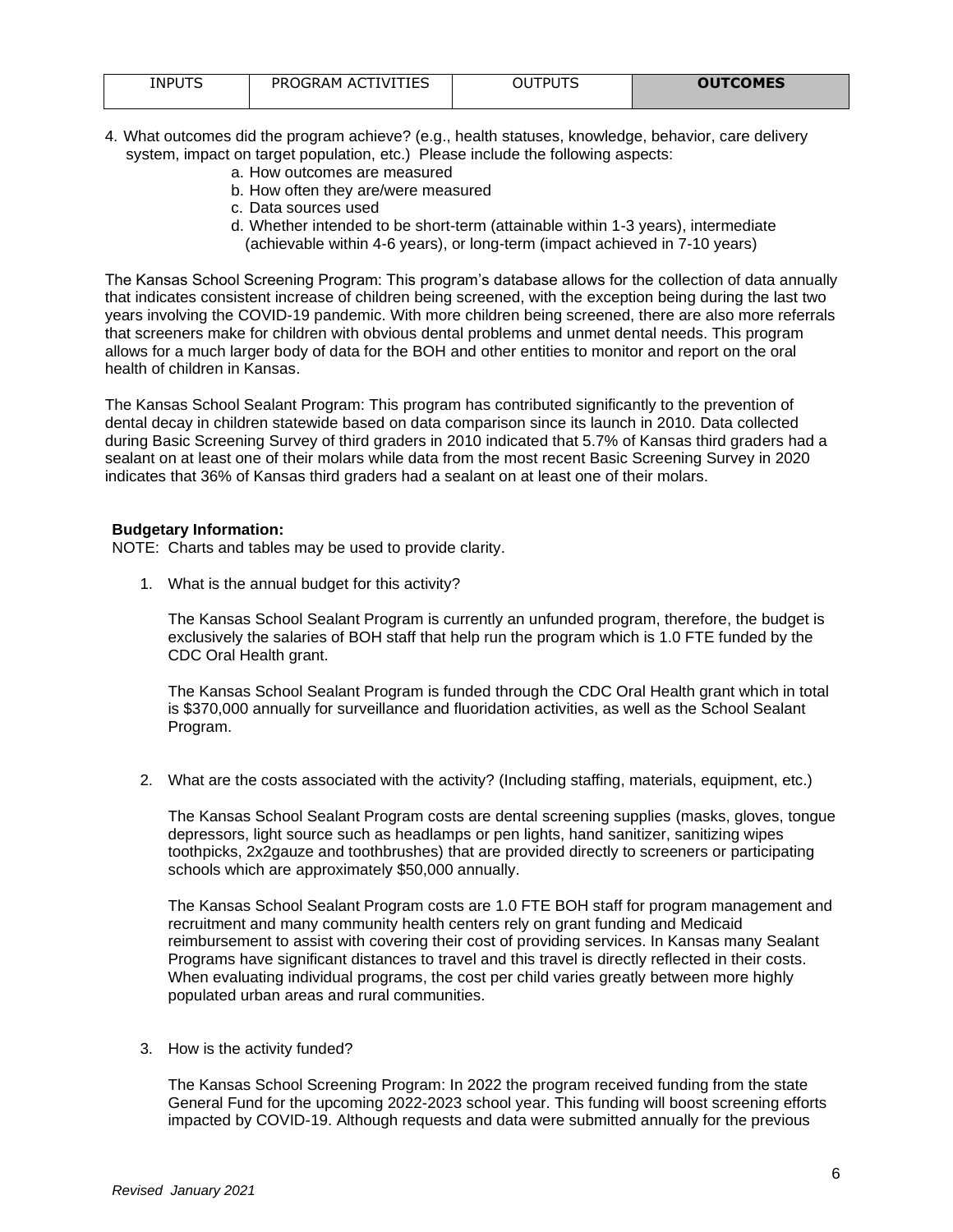three years, this is the first time the Bureau of Oral Health has received this supplemental funding.

The Kansas School Sealant Program is funded through CDC.

4. What is the plan for sustainability?

The Kansas School Screening Program, because it is heavily dependent on volunteers, does not require a lot of financial investment from the Bureau of Oral Health (BOH). As long as BOH is staffed, the program should be able to continue in some capacity. Due to the impact of the COVID-19 pandemic on school-based programs across the state, additional state funding is actively being requested to assist in the rebuilding and restructuring of school-based oral health programs in order to return services to pre-pandemic levels. This funding request is to help offset the cost of additional dental screeners recruitment, increased personal protective equipment, additional infection control education and technical assistance as well as increased use of technology for virtual/remote options.

The Kansas School Sealant Program has mechanisms in place that contribute to its sustainability. All the contracted programs are required to bill for the services they provide in the schools if there is a payment source. All sealant contractors are also Medicaid providers and do their own Medicaid billing. The BOH does not bill for the sealant programs but provides the contractors with technical assistance on billing through their sealant program consultant.

#### **Lessons Learned and/or Plans for Addressing Challenges:**

1. What important lessons were learned that would be useful for others looking to implement a similar activity? Was there anything you would do differently?

Several key lessons learned through the implementation and continued management of both of these school-based programs center around community partners collaboration and communication. The Sealant Program and the School Screening Program are meant to be supportive of each other. Schools that participate in the Screening Program are more receptive to in-school services. Providers that do the Sealant Program also compile the data for the Screening Program and in turn, the screening data can be used to evaluate the Sealant Program.

2. What challenges did the activity encounter and how were those addressed?

A significant challenge faced by both programs has been the resistance of some schools to allowing in-school services to be provided. In many cases it takes months, if not years, to develop and foster relationships between dental providers, school nurses and school administrators. BOH staff have to work diligently to communicate effectively with schools, school districts, screeners and dental providers to ensure good relationships between all entities. BOH staff work very closely with the Kansas Department of Education to assist with communication efforts and creation of collaborative relationships with each school district, specifically targeting those schools with high percentages of underserved children with unmet dental needs.

In an effort to recruit and retain SSP contractors the BOH requests service participation, offers small awards when fiscally possible, highlights participation on the BOH website and in quarterly newsletters, provides supplies when the budget allows, uses data reporting to recognize community partners and utilization of CHC and dental safety net clinic partnerships.

#### **Available Information Resources:**

Share any models, tools, and/or guidelines developed by the program specifically for this activity that may be useful to others seeking additional information. Hyperlink resources if possible.